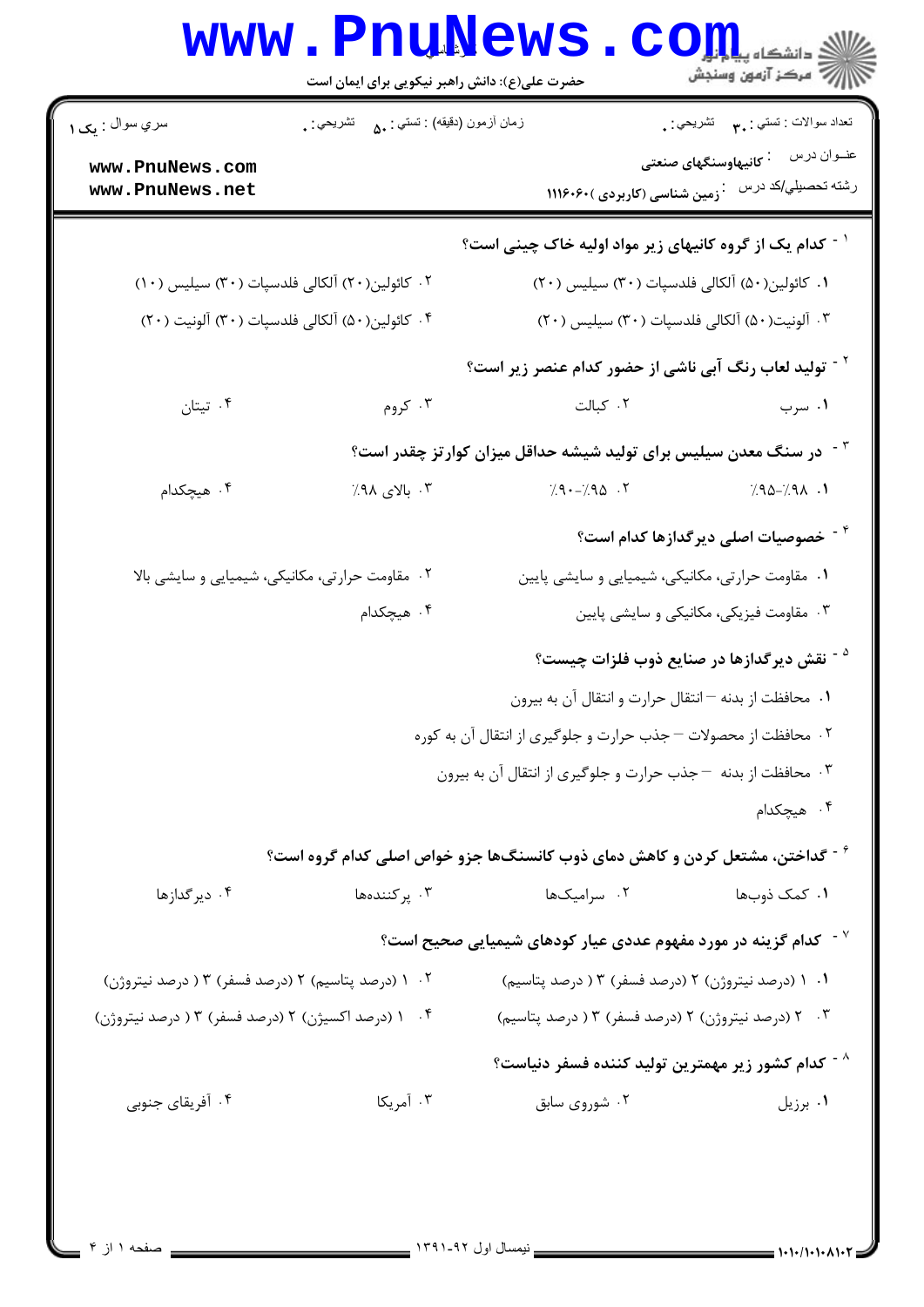|                                                           | www.PnuNews<br>حضرت علی(ع): دانش راهبر نیکویی برای ایمان است      |                                                                            | ان دانشڪاه پيا دانشڪا<br>اڳ سرڪز آزمون وسنڊش                 |
|-----------------------------------------------------------|-------------------------------------------------------------------|----------------------------------------------------------------------------|--------------------------------------------------------------|
| سري سوال : ۱ يک                                           | زمان أزمون (دقيقه) : تستى : ۵۰       تشريحي : .                   |                                                                            | تعداد سوالات : تستي : ٣ <b>. س</b> تشريحي : .                |
| www.PnuNews.com<br>www.PnuNews.net                        |                                                                   |                                                                            | رشته تحصیلی/کد در سن عنز زمین شناسی (کاربردی )۱۱۱۶۰۶۰ (      |
|                                                           |                                                                   | <sup>۹ -</sup> کدام یک از کانیهای ذیل در مورد مواد اولیه آجر صحیح است؟     |                                                              |
|                                                           | ۰۲ رس - فلدسپات - کوارتز                                          |                                                                            | ۱. رس- آهک - گچ                                              |
|                                                           | ۴. رس - آهک - کوارتز                                              |                                                                            | ۰۳ رس - گچ - کوارتز                                          |
|                                                           |                                                                   |                                                                            | <sup>۱۰ -</sup> مقدار مجاز آهک در تولید آجر به چه میزان است؟ |
| ۰۴ درصد وزنی                                              | ۰.۳ درصد وزنی                                                     | ۰۲ درصد وزنی                                                               | ۰۱ ۱۰ درصد وزنی                                              |
|                                                           |                                                                   |                                                                            | <sup>۱۱ -</sup> نقش کائولن بعنوان پرکننده برای پلاستیک چیست؟ |
|                                                           | ۰۲ کاهش مقاومت حرارتی، کششی و سختی آن                             |                                                                            | ۰۱ افزایش مقاومت حرارتی، کششی و سختی آن                      |
|                                                           | ۴. هیچکدام                                                        |                                                                            | ۰۳ افزایش مقاومت سایشی، کششی و کاهش سختی آن                  |
|                                                           |                                                                   |                                                                            | <sup>۱۲ -</sup> روش فراش چیست؟                               |
|                                                           |                                                                   | ۰۱ انتقال گوگرد از چاههای نفت  با تزریق آب داغ و خارج ساختن آن بصورت مایع  |                                                              |
|                                                           |                                                                   | ۲. انتقال گوگرد از چاههای نفت با تزریق آب سرد و خارج ساختن آن بصورت مایع   |                                                              |
|                                                           |                                                                   | ۰۳ انتقال گوگرد از گنبدهای نمکی با تزریق آب داغ و خارج ساختن آن بصورت گاز  |                                                              |
|                                                           |                                                                   | ۰۴ انتقال گوگرد از گنبدهای نمکی با تزریق آب داغ و خارج ساختن آن بصورت مایع |                                                              |
|                                                           |                                                                   |                                                                            | <sup>۱۳ -</sup> وزن مخصوص و سختی الماس چقدر است؟             |
| $\Gamma/\Delta - 9$ . $F$                                 | $\mathbf{Y}/\Delta - 1 \cdot \cdot \mathbf{Y}$                    | $\Delta/\Upsilon - \Lambda$ .                                              | $\Delta/\Upsilon - 1 \cdot 1$                                |
|                                                           |                                                                   |                                                                            | <sup>۱۴ -</sup> عمده ترین مصرف الماس در کدام مورد زیر است؟   |
|                                                           | ۰۲ مصارف صنعتی با ۳۰٪ تولید                                       |                                                                            | ۰۱ مصارف صنعتی با ۵۰٪ تولید                                  |
|                                                           | ۰۴ مصرف در جواهرات با ۸۹٪ تولید                                   |                                                                            | ۰۳ مصارف صنعتی با ۸۹٪                                        |
|                                                           |                                                                   | <sup>۱۵ -</sup> کدام کشور مهمترین تولید کننده الماس پلاسری در دنیا است؟    |                                                              |
| ۰۴ زئیر                                                   | ۰۳ امریکا                                                         | ۰۲ افریقای جنوبی                                                           | ۰۱ افریقای مرکزی                                             |
|                                                           |                                                                   |                                                                            | <sup>۱۶ -</sup> عمده ترین مصرف الیوین چیست و چرا؟            |
|                                                           | ۰۱ ماسههای ریختهگری و دیرگدازها - عدم وجود خطر در ابتلا به بیماری |                                                                            |                                                              |
| ۰۲ دیر گدازها وپر کننده - عدم وجود خطر در ابتلا به بیماری |                                                                   |                                                                            |                                                              |
|                                                           |                                                                   | ۰۳ کمک ذوبها و جواهری - عدم وجود خطر در ابتلا به بیماری                    |                                                              |
|                                                           |                                                                   |                                                                            | ۰۴ هیچکدام                                                   |
| صفحه ۲ ان ۴                                               |                                                                   | ـــ نیمسال اول ۱۳۹۱-۹۲                                                     |                                                              |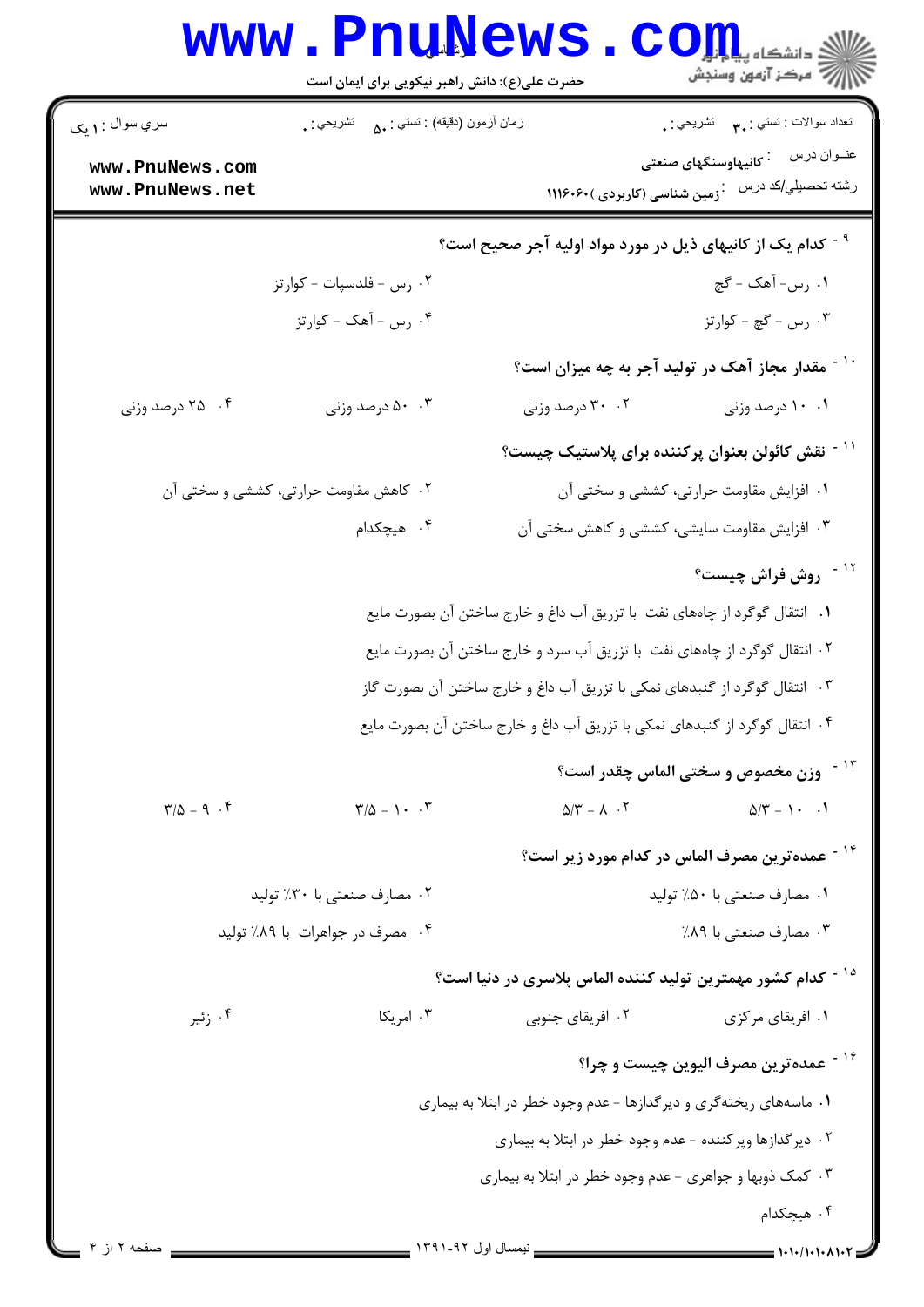|                                                       | حضرت علی(ع): دانش راهبر نیکویی برای ایمان است     |                                                                                                         | رج آمرڪز آزمون وسنڊش                                                            |
|-------------------------------------------------------|---------------------------------------------------|---------------------------------------------------------------------------------------------------------|---------------------------------------------------------------------------------|
| سري سوال : ۱ يک<br>www.PnuNews.com<br>www.PnuNews.net | زمان أزمون (دقيقه) : تستي : . ٥٠       تشريحي : . | رشته تحصیلی/کد در سن عنز زمین شناسی (کاربردی )۱۱۱۶۰۶۰                                                   | تعداد سوالات : تستبي : ٩٠ - تشريحي : .<br>عنـوان درس      : کانیهاوسنگهای صنعتی |
|                                                       |                                                   | د - کدام کانی زیر درعالم ِ تجارت به زبرجد معروف است $^{\circ}$                                          |                                                                                 |
| ۰۴ گارنت                                              | ۰۳ توپاز                                          | ۰۲ زیرکن                                                                                                | ٠١. اليوين                                                                      |
|                                                       |                                                   | <sup>۱۱ -</sup> آمیتیست و سیترین نام تجاری کدام کانی زیر است؟                                           |                                                                                 |
| ۰۴ گارنت                                              | ۰۳ کوارتز                                         | ۰۲ اليوين                                                                                               | ۰۱ توپاز                                                                        |
|                                                       |                                                   | <sup>۱۹ -</sup> کدام خاصیت زئولیتها آنها را برای کاربردهای صنعتی ممکن ساخته است؟                        |                                                                                 |
| ۰۲ خاصیت تبادل یونی و فیلترینگ                        |                                                   |                                                                                                         | ٠١ خاصيت اسمزى وجذب                                                             |
|                                                       | ۰۴ هیچکدام                                        |                                                                                                         | ۰۳ خاصیت تبادل یونی و جذب                                                       |
|                                                       |                                                   | <sup>۲۰ -</sup> از کدام کانیهای زیر با نام سافیر و لعل نام برده میشود؟                                  |                                                                                 |
| ۰۴ اليوين - گارنت                                     | ۰۳ توپاز - گارنت                                  | ۰۲ کروندوم - توپاز                                                                                      | ۰۱ کروندوم - گارنت                                                              |
|                                                       |                                                   | ّ <sup>۲</sup> <sup>-</sup> مهمترین معادن آزبست ایران از کدام نوع است و در کجا قرار دارد؟               |                                                                                 |
|                                                       | ۰۲ کریزوتیل و آنتی گوریت - گرگان و نیشابور        | ۰۱ کریزوتیل و آنتی گوریت - جنوب بیرجند و هرمزگان                                                        |                                                                                 |
|                                                       | ۰۴ کیانیت و سیلیمانیت - مشهد و هرمزگان            | ۰۳ کیانیت و سیلیمانیت - جنوب بیرجند و هرمزگان                                                           |                                                                                 |
|                                                       |                                                   | <sup>۲۲ -</sup> کدام گزینه در مورد مصرف عمده و اصلی منیزیت صحیح است؟                                    |                                                                                 |
| ۰۴ محصولات نسوز                                       | ۰۳ پرکنندهها                                      | ۰۲ دیر گدازها                                                                                           | ۰۱ شیشه                                                                         |
|                                                       |                                                   | <sup>۲۳ -</sup> از آلونیت عمدتا در کدام بخش صنعت استفاده میشود و کدام کشور عمدهترین تولید کننده آن است؟ |                                                                                 |
|                                                       | ۰۲ ساینده - (آمریکا - روسیه - چین)                | ۰۱ صنایع شیمیایی - (آمریکا - روسیه - چین)                                                               |                                                                                 |
| ۰۴ سفید کننده - (آمریکا - روسیه - چین)                |                                                   | ۰۳ سرامیک - (آمریکا - روسیه - چین)                                                                      |                                                                                 |
|                                                       |                                                   |                                                                                                         | <sup>۲۴ -</sup> کائولن شویی چیست؟                                               |
| ۰۲ عمل جدا کردن مواد مزاحم از کائولن                  |                                                   | ۰۱ عمل اضافه کردن آب به کائولن                                                                          |                                                                                 |
|                                                       | ۰۴ هیچکدام                                        | ٠٣ عمل شستشو جهت استحصال كائولن                                                                         |                                                                                 |
|                                                       |                                                   | <sup>۲۵ -</sup> استفاده عمده از بوراکس در کدام بخش صنعتی است و مهمترین معدن آن در ایران کدام است؟       |                                                                                 |
| ۰۲ شیشههای نسوز- زنوز                                 |                                                   | ۰۱ شیشههای پیرکس و میناکاری - قره گل                                                                    |                                                                                 |
|                                                       | ۰۴ شیشههای رنگی - قره گل                          | ۰۳ شیشههای پیرکس و میناکاری - زنوز                                                                      |                                                                                 |
|                                                       |                                                   |                                                                                                         |                                                                                 |
|                                                       |                                                   |                                                                                                         |                                                                                 |